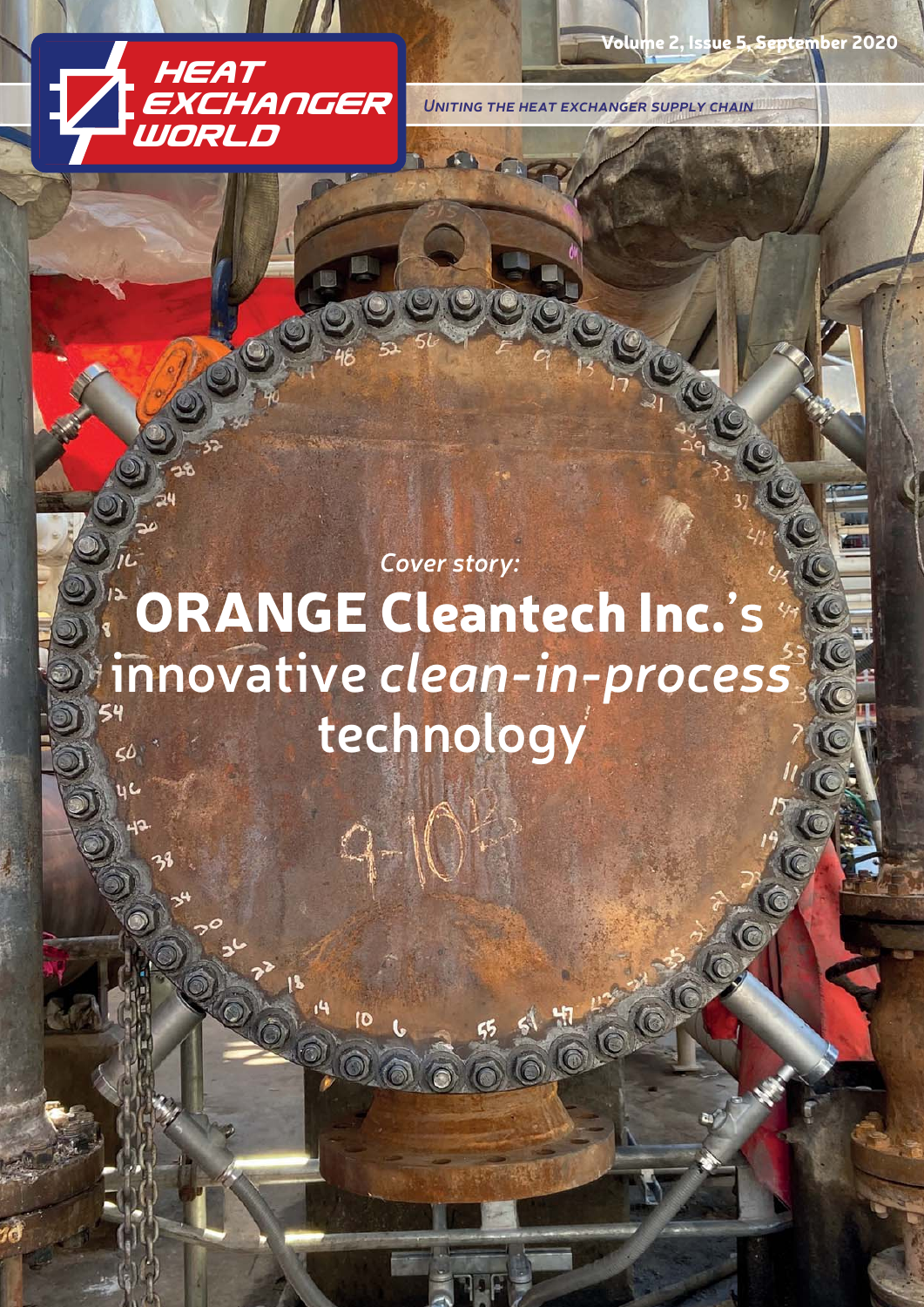## **Coating:** a viable way to prevent shell & tube heat exchanger fouling, reduce the carbon footprint of equipment and lower CAPEX

**Each year, corrosion in process equipment causes substantial financial consequences in production plants, particularly in the chemical and petrochemical industry. Increasing investments for the replacement of equipment made of alloys lead to rising operating costs, which in turn endanger profitability and sustainability. One of the causes for equipment failure and loss of performance, particularly in heat exchangers, is fouling. Practical examples have shown that SÄKAPHEN® linings applied to various heat exchangers lead to an avoidance of corrosion, significantly reduce incrustation and fouling and thus increase performance, service life, and the reliability of plant operation.**

*By Martino Donelli, Donelli Group, Italy and Christoph Fischer-Zernin, SÄKAPHEN, Germany*



Fouling is the deposition of organic or inorganic substances over the exchange surfaces of a heat exchanger (HE). This can proceed through one or more of the following mechanisms<sup>[2]</sup>:

- (1) Crystallization of dissolved salt.
- (2) Sedimentation of suspended particles.
- (3) Chemical reaction within the fluid (e.g. polymerization).
- (4) Corrosion, the resistance of the produced oxide is lower than other forms of fouling but higher than that of carbon steel. On the other hand, the increase in surface roughness favors the formation of other forms of fouling.
- (5) Formation of organic film of micro-organisms and macro-organisms.

The loss of performance is dependent on thickness and heat conductivity. For example, calcium carbonate has a conductivity of 2.9 [W/m/K] and biofilm of 0.7  $\text{[W/m/K]}$  [2]. As a reference carbon steel (CS) has a conductivity ranging from about 30 to 60 [W/m/K] according to its composition.

Fouling has multiple consequences. The additional thermal resistance reduces the heat exchange coefficient. The common method in which thermal resistance of fouling is estimated, is through standard values reported in the literature, such as the TEMA fouling resistance [2].

Using the standard values for the fouling coefficient in the design phase, and thus considering the reduction of heat transfer, will intuitively imply larger equipment. Larger equipment commercially implies an increase in the CAPEX both for the process unit itself but also for its installation and for its structural support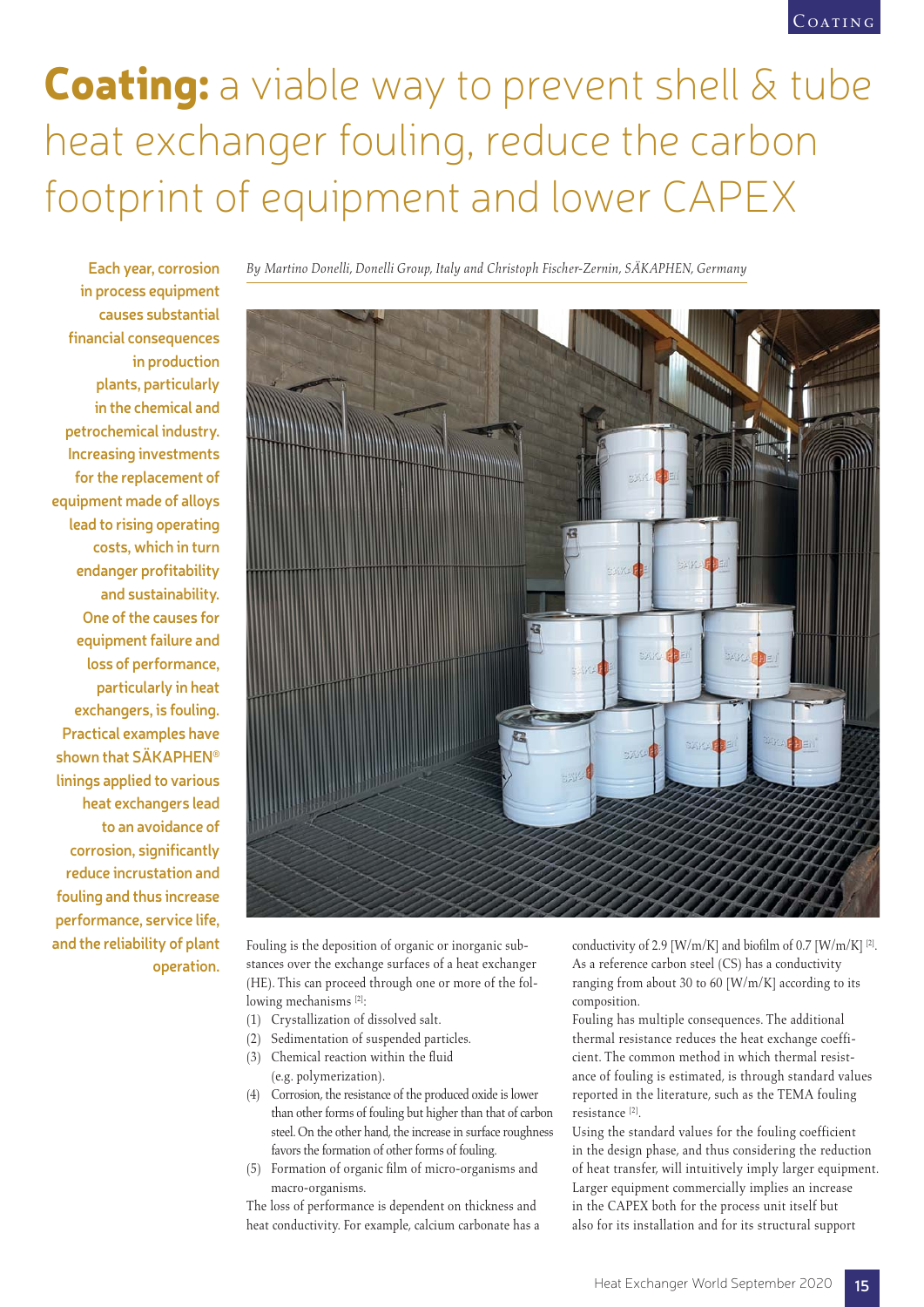as well as for operational costs, e.g. when larger pumps are needed, the result is higher power consumption. The technical consequence is a pressure drop increase as a consequence of the combination of different factors. The over-dimensioning of the HE will lead to longer tubes and therefore linearly higher pressure drops, as shown in Eq. 1:

 $\Delta$  *Pressure* =  $\frac{length \times fluid \ density \times velocity^2}{Diameter \times 2}$  \* friction factor (Re, ε)

»*Equation 1: Distributed pressure drop*

The fouling deposit reduces the inner diameter of the pipes, thereby reducing the dimension of the fluid passage and eventually increasing the fluid speed. A further contribution to higher pressure drops comes from the increase in surface roughness caused by the fouling deposit. The friction factor, at high Reynolds numbers, as it can be seen in Fig 1, is only dependent on the relative roughness of the pipes. Therefore, the graph shows how easily an increase in surface roughness can result in a significant increase in pressure drops. The fact that fouling enhances localized corrosion due to differential aeration, cavitation, and erosion should also not be neglected.

Most of the fluid passing through a HE will cause fouling. The extent of fouling depends on various factors, such as the fluid speed, composition, and temperature. Some factors cannot be changed since they result from the existing plant layout and the production process. A commonly evaluated design choice is the application of a SÄKAPHEN® coating tube side and/or shell side, depending on the process. At a first glance, the application of an additional polymeric layer over the exchange surface suggests a decrease in performance due to the additional thermal resistance. In reality, the additional resistance is small as the SÄKAPHEN® coating has a thickness of only 200 [µm] and it is compensated by the reduction in fouling, which is usually thicker and less conductive than the coating. The accumulation of fouling is reduced thanks to the lower surface roughness of the coating compared to uncoated CS as shown in Fig. 2 [1].



»*Fig. 1. Moody's diagram.*



»*Fig. 2. Fouling as function of surface roughness [1].*

Quantifying the above observations, a HE unit is examined that is coated by the Donelli Group, Italy in its ISO 9001 and 14001 qualified workshops in Voghera, Italy, for a mayor client in the oil  $\&$  gas industry. The unit is a 1:1 water-water HE with a volumetric flux of 100  $[1/s]$  on both sides. The fluid speed is 2  $[m/s]$  on both sides. On the hot side the inlet temperature is 100 [°C] and has an outlet temperature of 50 [°C]. The inlet temperature on the cold side is 20 [°C]. The tubes are carbon steel ¾ inch gage 14. The 'average water' fouling factor defined by TEMA (0.35  $[K*m^2/kW]$ ) is assumed on the tube side. Carbon steel conductivity is assumed with 30 [W/m/K].

Two coatings, with a dry film thickness of 200  $\lceil \mu m \rceil$ , are considered:

• SÄKAPHEN® Si 57® E 2.54 [W/m/K] (*SI57E*): • SÄKAPHEN® Si 570 AR 4.79 [W/m/K] (*SI570AR*) The graph hereafter shows how a fouling reduction of about 15% is sufficient to compensate the extra resistance caused by the coating. Any further reduction will result in a noticeable improvement in heat exchange coefficient.

Interestingly, the exchange coefficient  $\lambda$  of a newly built HE made of carbon steel protected with SÄKAPHEN® baked linings is comparable to the exchange coefficient  $\lambda$ offered by a newly built stainless steel HE. Other than the stainless steel HE, the SÄKAPHEN® coated HE made of carbon steel has a significantly lower  $CO<sub>2</sub>$  foot print:

Based on a cooling surface of 521m² and a weight for 1.4301 grade stainless steel of 15,86 [kg/m²/2mm] vs 15,70 [kg/m²/2mm] for S235JR+AR grade carbon steel, the bundle has a weight of 8.236kg made of stainless steel and 8.180kg if made of carbon steel. Looking at the carbon dioxide equivalent per kilogram of bare metal and considering 7 [kg of  $CO<sub>2</sub>$  Eq/kg]

**Heat exchange coefficient as function of fouling reduction Constant Speed [2 m/s]**



**\*** Fig. 3. Heat exchange coefficient as function of fouling *reduction.*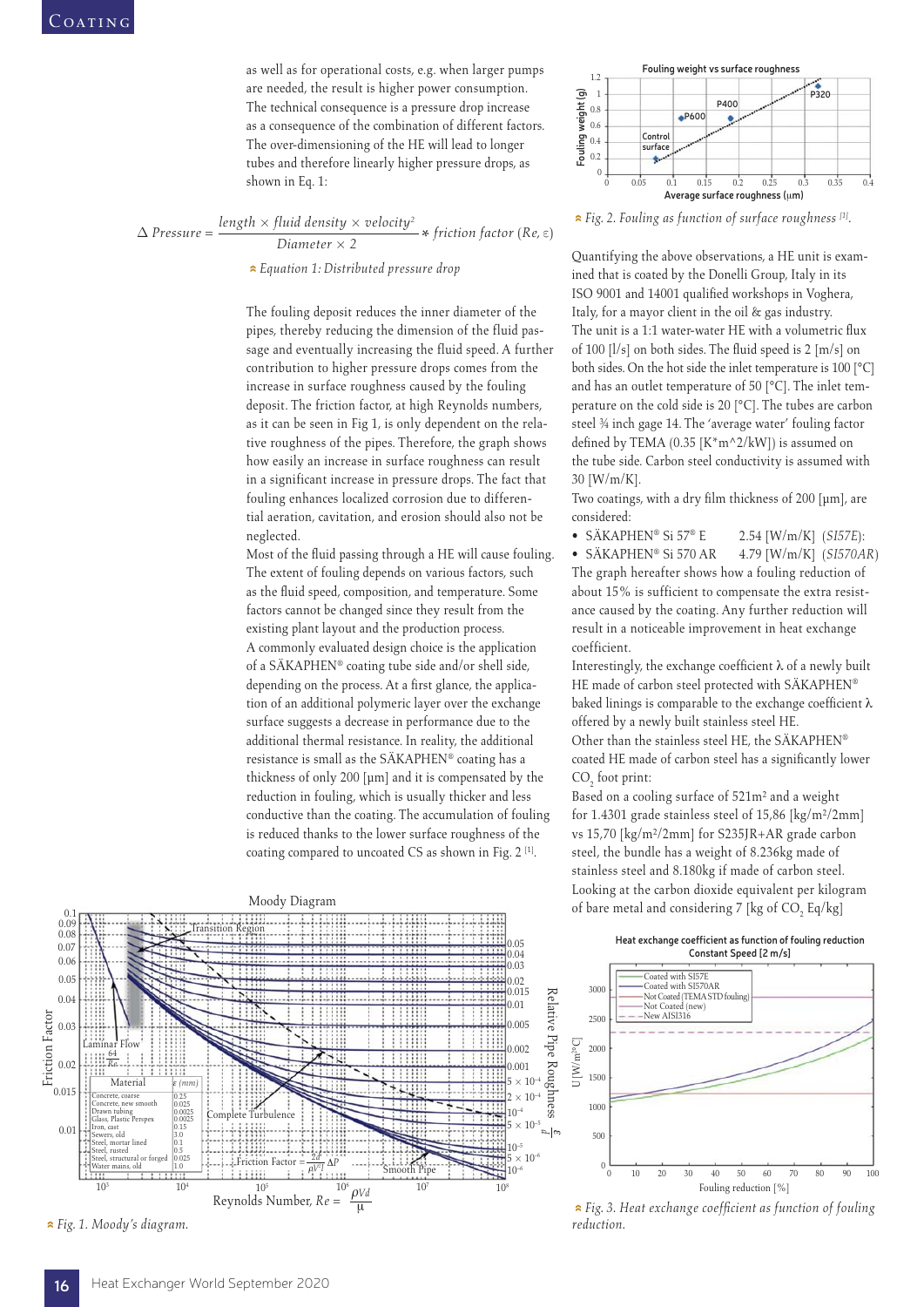



for stainless steel compared to 2 kg of  $\text{CO}_2$  Eq/kg for carbon steel the overall carbon dioxide for the bundle results in

• Stainless steel HE:  $57.841$  [kg of  $CO<sub>2</sub>$  Eq]

• Carbon steel HE:  $16.359$  [kg of  $CO<sub>2</sub>$  Eq] Adding the  $\text{CO}_2$  Eq for the applied coating with  $4.3$  kg of  $\mathrm{CO}_2$  Eq per kilogram of material and approx. 1,5 kg of material per m<sup>2</sup> plus the  $\text{CO}_2$  Eq for the baking process of the coating with 2,8 kg of  $\mathrm{CO}_2$  Eq per cubic meter of natural gas and an average consumption 30m³ of NG for the complete baking process, the total balance looks as follows:

- Stainless steel HE:  $57.841$  [kg of  $CO<sub>2</sub>$  Eq]
- Carbon steel HE with SÄKAPHEN®: 20.476 [kg of  $CO<sub>2</sub>$  $CO, Eq]$

The above values and calculations result in a reduced carbon dioxide equivalent of 65% up front! Looking at the reduced energy costs due to the reduced pressure drop resulting from a smoother surface of a SÄKAPHEN® coated HE compared to corroded/fouled surfaces and even new steel surfaces derived from the table in Figure 1, the following surface roughness is assumed:

- The new HE has roughness comparable to structural steel: 0.025 [mm]
- The coated HE has roughness comparable to plastic: 0.0025 [mm]\*\*
- The corroded/fouled HE has roughness comparable to cast iron: 0.15 [mm]

\*applies to both stainless steel and carbon steel \*\* surface profile of Si  $57^{\circ}$  E : 0,00111 [mm], Si  $570$  AR : 0,00194 [mm]

The different pressure drops derive only from the different roughness. As it can be seen in Fig. 4, the fouled/ corroded heat exchanger will have a significant increase in pressure drop compared to the brand new unit. The difference between the coated and the brand new HE is only about 10% but the brand new uncoated HE will likely develop corrosion and fouling in a short period of time while the coated HE will be significantly less affected.

Following the above-mentioned figures, the internal coating would result in a pumping power saving of about 5 [kW], resulting in about 4.500 [ $\in$ /year] saving and an emission reduction of about 50 [t Eq  $CO_2$ /year]. A further reduction in pressure drop is ensured by the coating applied on the tube plate. The high thickness coating on the tube plate allows for the creation of a purposely shaped conical pipe inlet and outlet. This configuration ensures a more gradual inlet than the sharp edge inlet of the uncoated heat exchanger. A further advantage of this inlet configuration is the reduction of erosion and cavitation phenomena.

After this numerical case study, it is clear that if coating would offer more than 15 % reduction in fouling, it would make this solution technically viable from the heat transfer point of view. No theoretical approach was found for estimating the fouling reduction ensured by coating. Therefore, some significant case studies will



»*Fig. 5. First case study [5].*